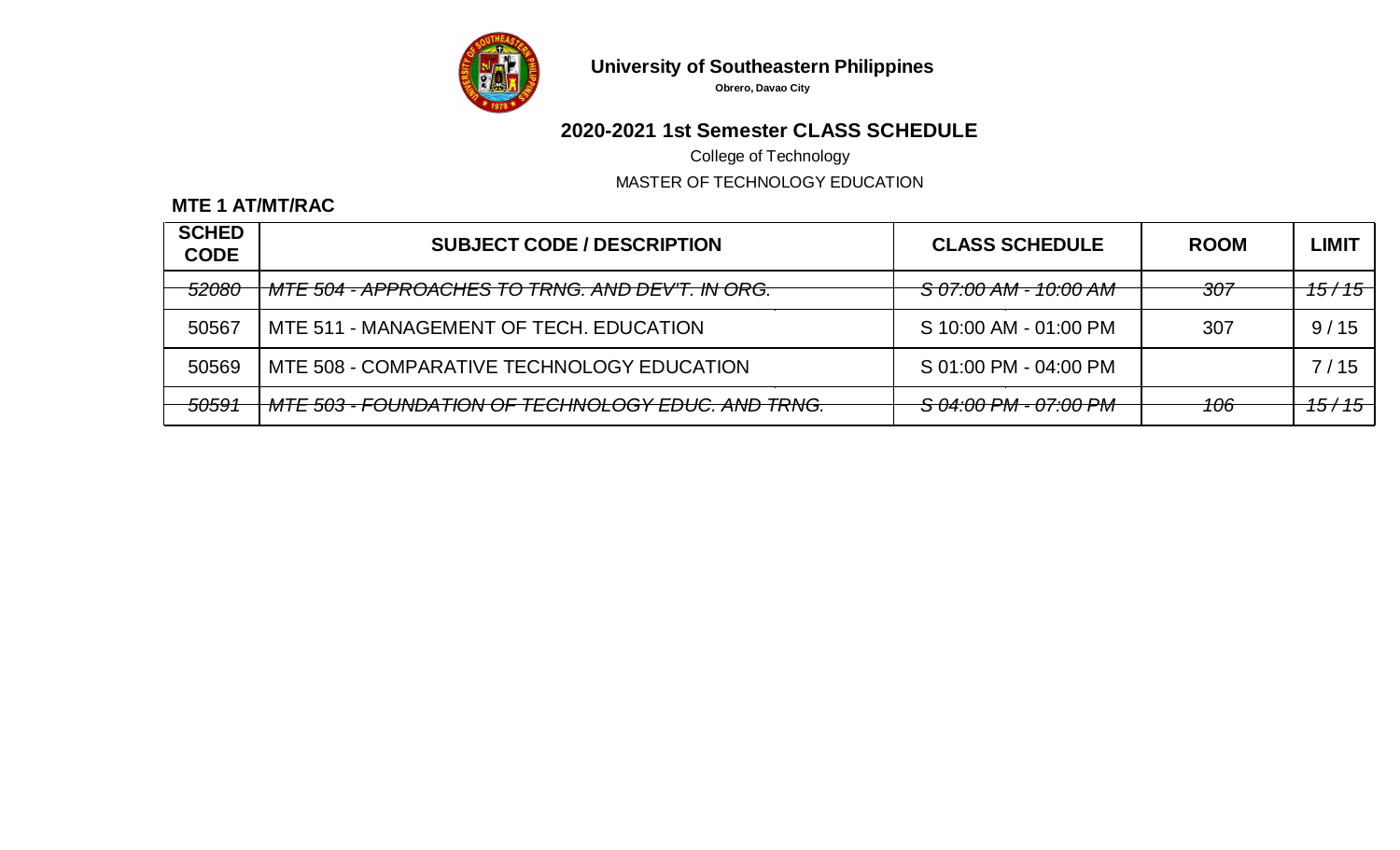

**Obrero, Davao City**

# **2020-2021 1st Semester CLASS SCHEDULE**

College of Technology

MASTER OF TECHNOLOGY EDUCATION

### **MTE 1 ELC/ELX/COMP**

| <b>SCHED</b><br><b>CODE</b> | <b>SUBJECT CODE / DESCRIPTION</b>                      | <b>CLASS SCHEDULE</b>            | <b>ROOM</b> | <b>LIMIT</b>         |
|-----------------------------|--------------------------------------------------------|----------------------------------|-------------|----------------------|
| <del>50563</del>            | <del>  MTE 511 - MANAGEMENT OF TECH. EDUCATION  </del> | <del>S 07:00 AM - 10:00 AM</del> | 307         | <del>15 / 15  </del> |
| 50592                       | MTE 503 - FOUNDATION OF TECHNOLOGY EDUC, AND TRNG.     | S 10:00 AM - 01:00 PM            | 106         | 8/15                 |
| 50565                       | MTE 508 - COMPARATIVE TECHNOLOGY EDUCATION             | S 01:00 PM - 04:00 PM            |             | 17/15                |
| 52081                       | MTE 504 - APPROACHES TO TRNG. AND DEV'T. IN ORG.       | S 04:00 PM - 07:00 PM            | 307         | 10/15                |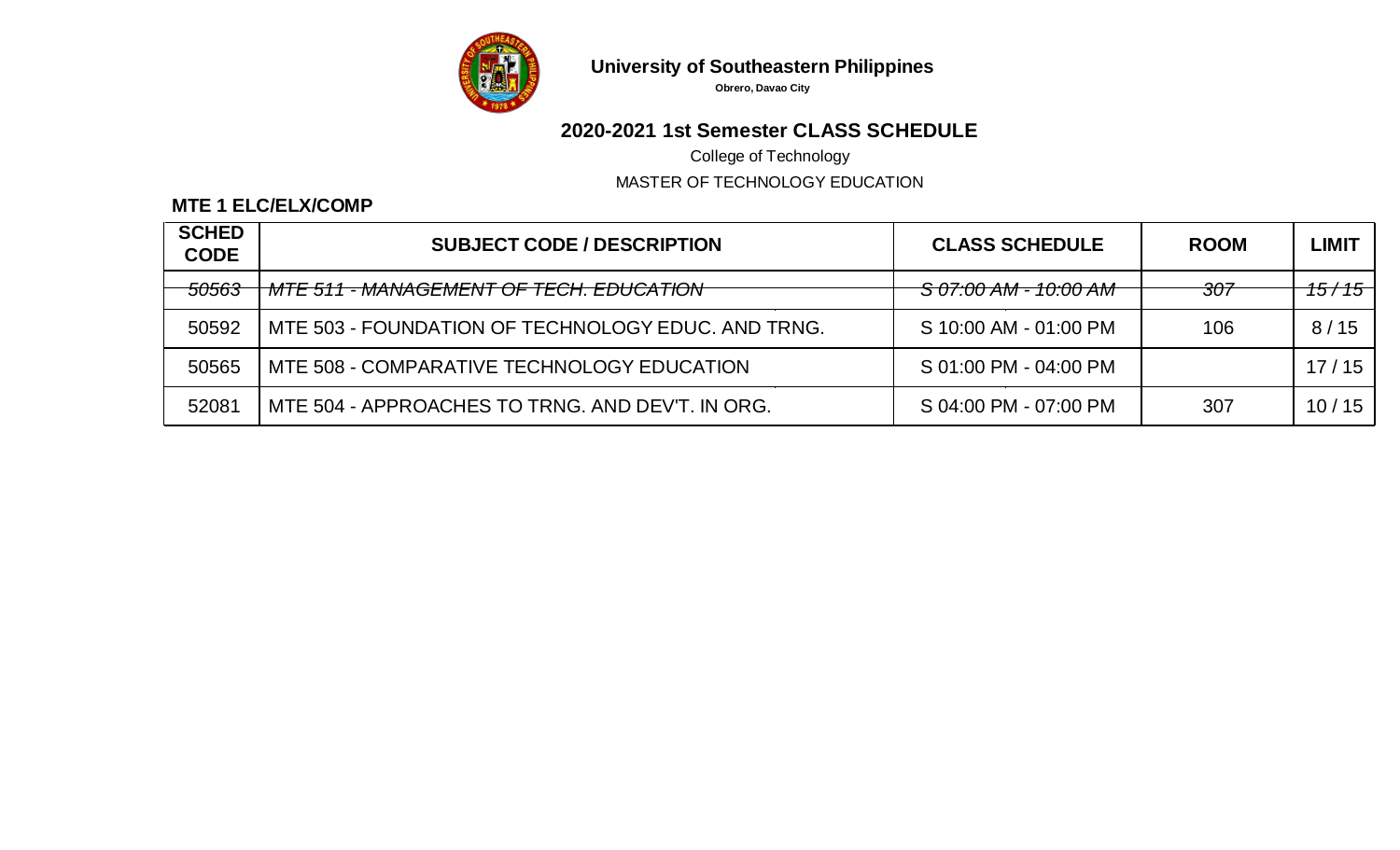

**Obrero, Davao City**

# **2020-2021 1st Semester CLASS SCHEDULE**

College of Technology

MASTER OF TECHNOLOGY EDUCATION

### **MTE 2 AT/MT/RAC**

| <b>SCHED</b><br><b>CODE</b> | <b>SUBJECT CODE / DESCRIPTION</b>                               | <b>CLASS SCHEDULE</b> | <b>ROOM</b> | <b>LIMIT</b> |
|-----------------------------|-----------------------------------------------------------------|-----------------------|-------------|--------------|
| 50594                       | MTE 513 - EVALUATION OF TECHNOLOGY PROGRAMS                     | S 07:00 AM - 10:00 AM | 306         | 4/15         |
| 50595                       | MTE 512 - TECHNOLOGY & NATIONAL DEVELOPMENT                     | S 10:00 AM - 01:00 PM | 201         | 3/15         |
| 50596                       | MTE 514 - ORGANIZING LRNG, RESOURCES CENTERS FOR TECH.<br>EDUC. | S 01:00 PM - 04:00 PM | 106         | 4/15         |
| 50597                       | MTE 517* - HYBRID ELECTRIC VEHICLE                              | S 04:00 PM - 07:00 PM | 101A        | 3/15         |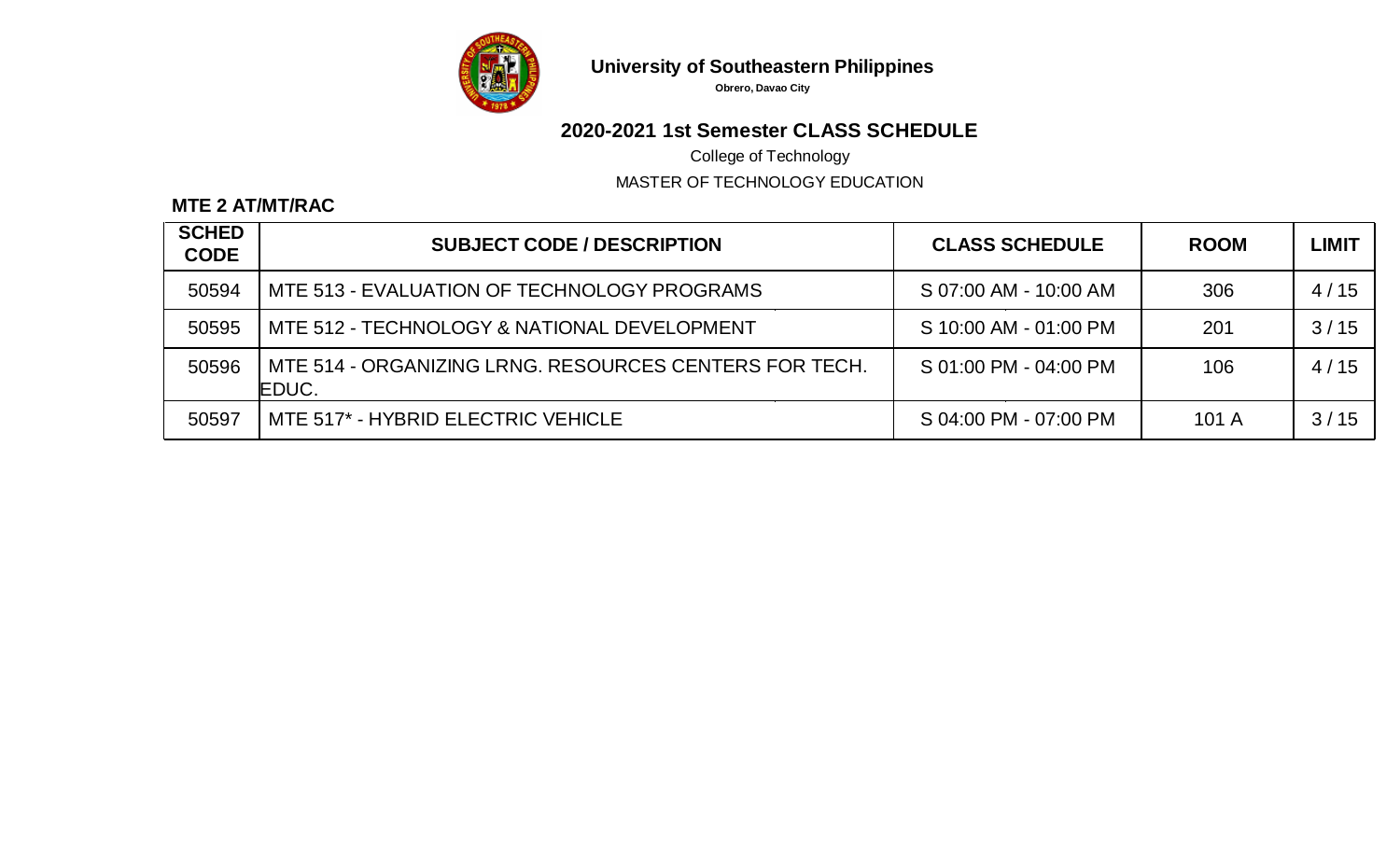

**Obrero, Davao City**

# **2020-2021 1st Semester CLASS SCHEDULE**

College of Technology

MASTER OF TECHNOLOGY EDUCATION

### **MTE 2 ELC/ELX/COMP**

| <b>SCHED</b><br><b>CODE</b> | <b>SUBJECT CODE / DESCRIPTION</b>                               | <b>CLASS SCHEDULE</b>            | <b>ROOM</b> | <b>LIMIT</b>         |
|-----------------------------|-----------------------------------------------------------------|----------------------------------|-------------|----------------------|
| <del>50599</del>            | -MTE 512 - TECHNOLOGY & NATIONAL DEVELOPMENT                    | <del>S 07:00 AM - 10:00 AM</del> | 201         | <del>15 / 15  </del> |
| 50598                       | MTE 513 - EVALUATION OF TECHNOLOGY PROGRAMS                     | S 10:00 AM - 01:00 PM            | 306         | 16/15                |
| 50600                       | MTE 514 - ORGANIZING LRNG, RESOURCES CENTERS FOR TECH.<br>EDUC. | S 01:00 PM - 04:00 PM            | 106         | 14/15                |
| 50601                       | MTE 518 - INDUSTRIAL AUTOMATION AND CONTROLS SYSTEMS            | S 04:00 PM - 07:00 PM            | 301         | 16/15                |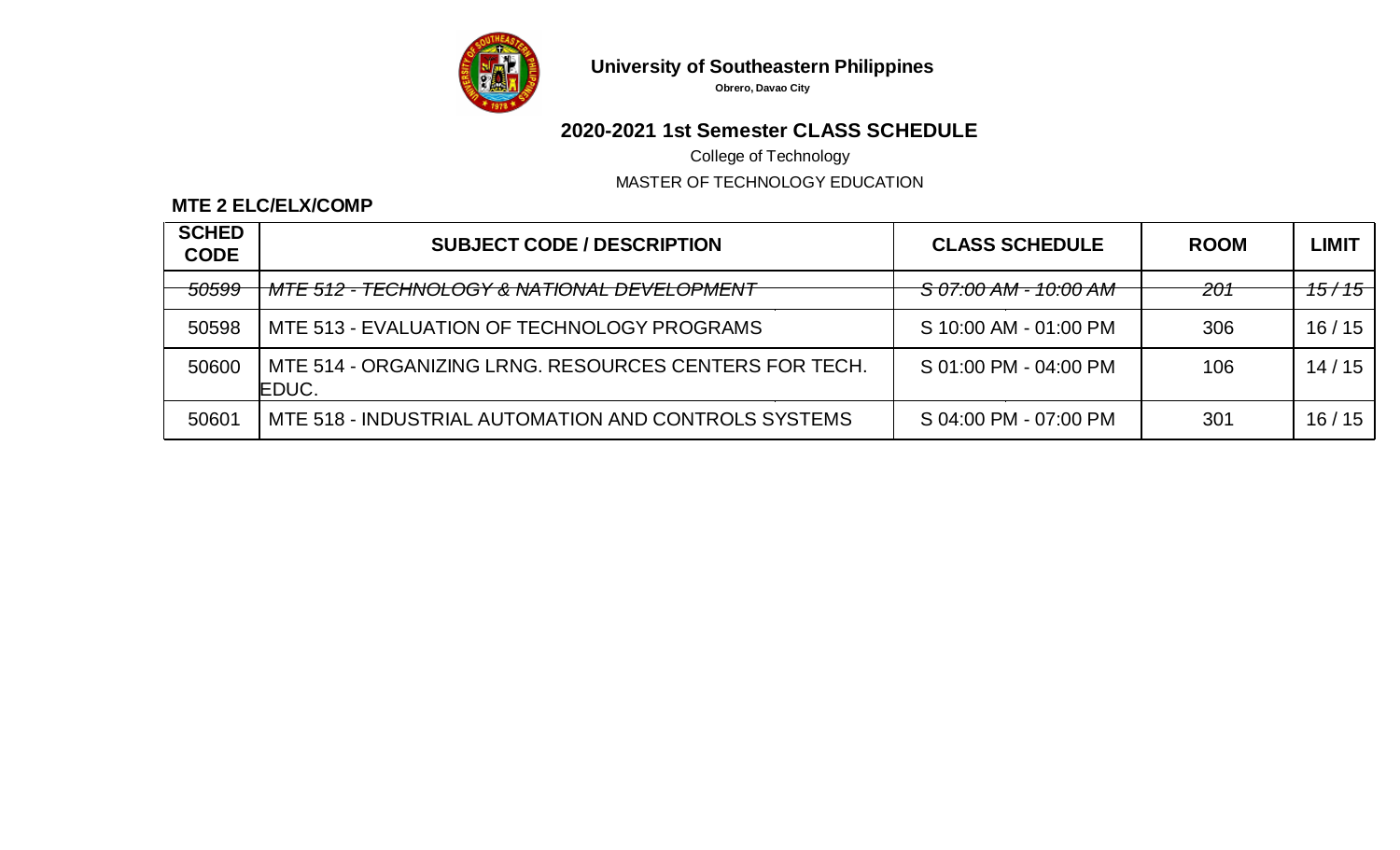

**Obrero, Davao City**

# **2020-2021 1st Semester CLASS SCHEDULE**

College of Technology

MASTER OF TECHNOLOGY EDUCATION

### **MTE 2 Special**

| <b>SCHED</b><br><b>CODE</b> | <b>SUBJECT CODE / DESCRIPTION</b>                  | <b>CLASS SCHEDULE</b> | <b>ROOM</b> | <b>LIMIT</b> |
|-----------------------------|----------------------------------------------------|-----------------------|-------------|--------------|
| 50587                       | MTE 501 - METHODS OF RESEARCH                      | S 10:00 AM - 01:00 PM | 102         | 2/15         |
| 50602                       | MTE 502 - STATISTICS FOR TECHNOLOGY                | S 01:00 PM - 04:00 PM | 104B        | 3/15         |
| 50603                       | MTE 503 - FOUNDATION OF TECHNOLOGY EDUC. AND TRNG. | S 04:00 PM - 07:00 PM | 106         | 2/15         |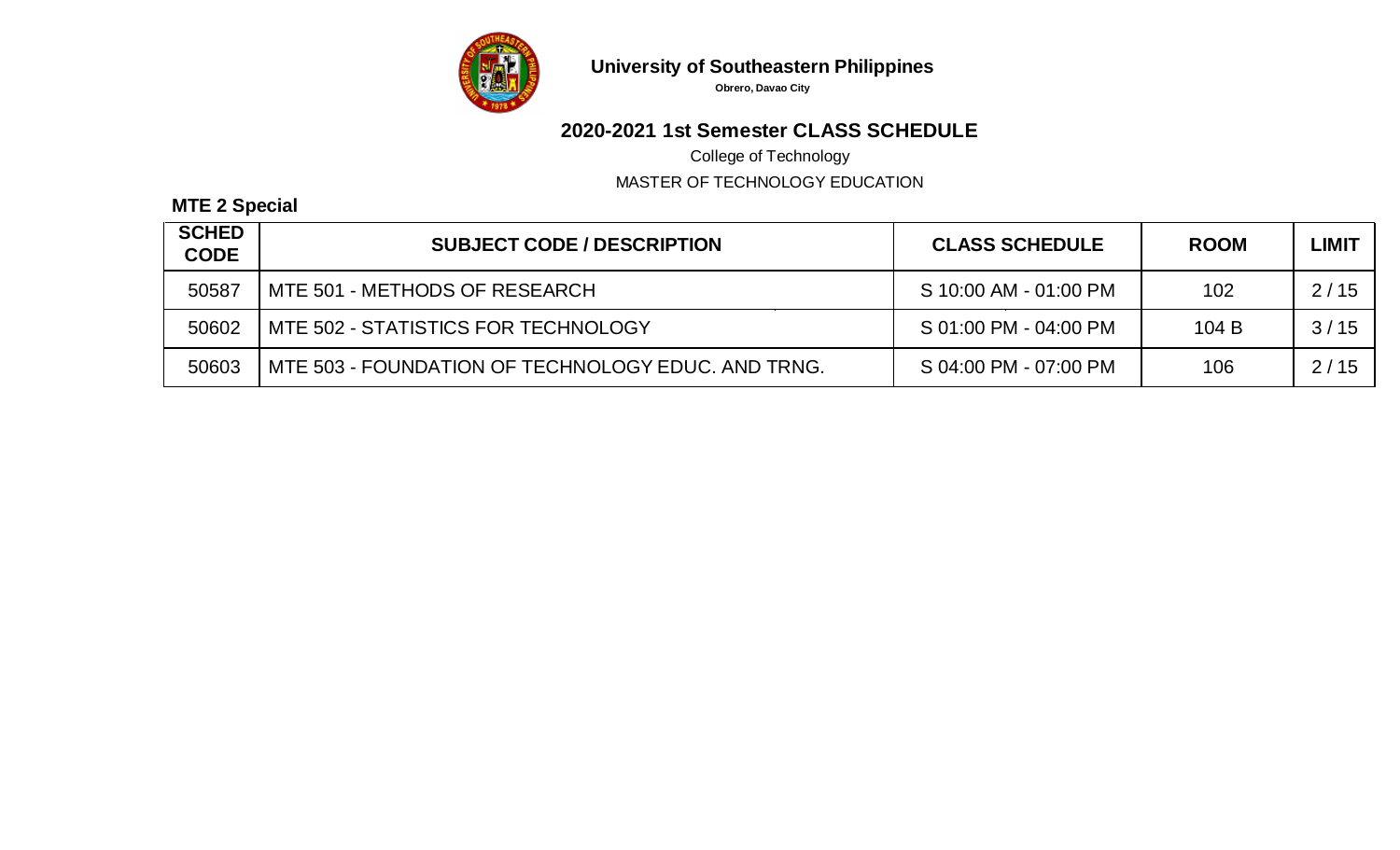

**Obrero, Davao City**

# **2020-2021 1st Semester CLASS SCHEDULE**

College of Technology

MASTER OF TECHNOLOGY EDUCATION

### **MTE 3A**

| <b>SCHED</b><br><b>CODE</b> | <b>SUBJECT CODE / DESCRIPTION</b>                    | <b>CLASS SCHEDULE</b> | <b>ROOM</b> | LIMIT     |
|-----------------------------|------------------------------------------------------|-----------------------|-------------|-----------|
| 50589                       | MTE 521 - SEMINAR IN THESIS WRITING/APPLIED RESEARCH | S 10:00 AM - 12:00 PM | 306         | 6/<br>-40 |